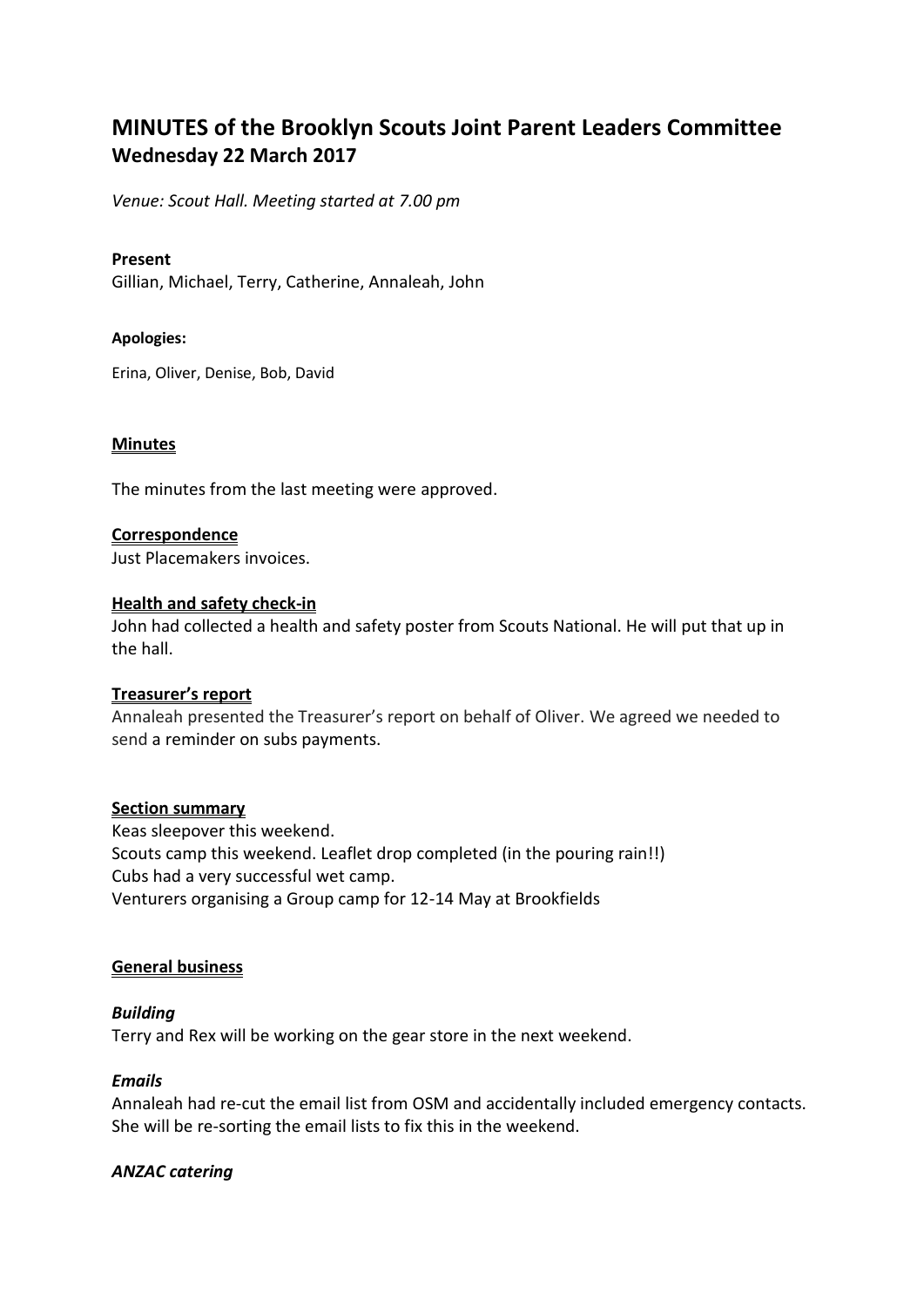We've been given the opportunity to earn \$300 for making sandwiches, asparagus rolls etc. for ANZAC day. Annaleah has the list of all the food from the people who normally do it (but who are away this time). May be able to get youth to sign off some of the actions for the badges and parents could use for fundraising hours.

# **Leader support check-in**

John was asking about the process to get into the First Aid course since he missed out last time. Annaleah noted this is the reason behind getting the training plan/schedule so the committee knows what's available.

Jocelyn (John's wife) has offered to help – not on committee but with adhoc activities. She has some fundraising ideas.

# *Wellington Region Zone AGM*

John, Duane and Denise attended.

- Duane reported Brooklyn Scouts was going well
- Zone have developed a leaders Facebook page probably need to talk to Rob to get the invite.

# *Calendar on the website*

Annaleah will be updating the calendar on the website so we can all know what's coming up. Will include hall hire.

# *Scarves*

Annaleah's sister will make some new ones. We're in desperate need of them. Timeconsuming job so if we need them regularly we need to set up someone who can do this and potentially look to reimburse them.

# **Meeting closed 7.45 pm**

**Next meeting ============== 17 May 2017**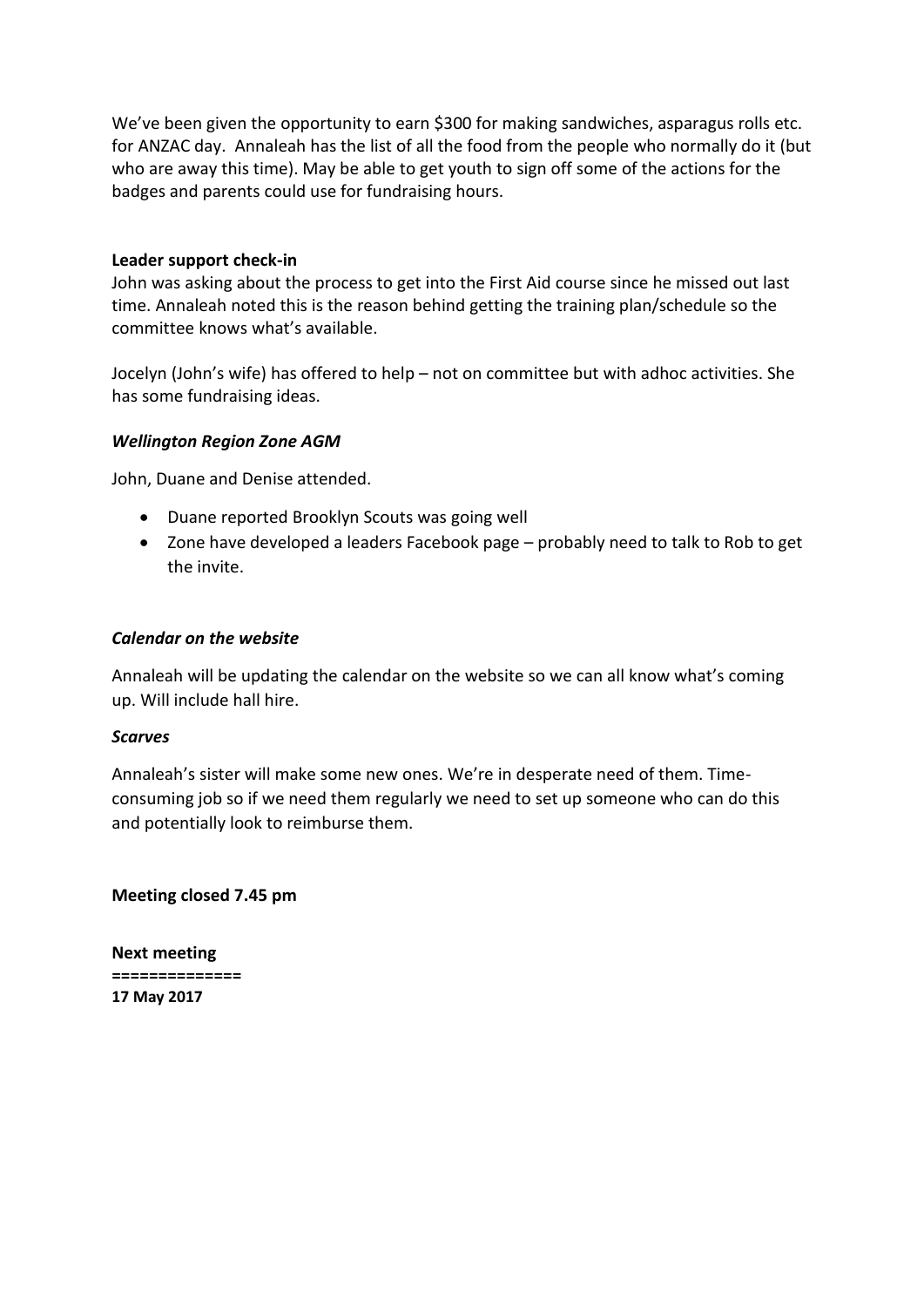# **Record of actions discussed and closed at or since last meeting (see comments), and still open or new as at 22/3/2017. Red = overdue actions Grey = closed at meeting.**

| No. | <b>Raised Action</b>          |                                                         | Who                           | By when Status    | <b>Notes</b>                                                       |
|-----|-------------------------------|---------------------------------------------------------|-------------------------------|-------------------|--------------------------------------------------------------------|
|     |                               | Send out note asking for help with                      |                               |                   |                                                                    |
|     |                               | 17/260 22/03/2017 ANZAC day catering                    | Annaleah                      | 12/04/2017 Open   |                                                                    |
|     |                               | Provide membership list to Catherine so                 |                               |                   |                                                                    |
|     |                               | $17/259$ 22/03/2017 she can organise the cleaning.      | Annaleah                      | 31/03/2017 Open   |                                                                    |
|     |                               | 17/258 22/03/2017 Send reminder to pay subs             | Annaleah                      | 30/04/2017 Open   |                                                                    |
|     |                               | Arrange copy and artwork for ad in Cook                 |                               |                   |                                                                    |
|     |                               | Strait News. Also send original quiz night              |                               |                   |                                                                    |
|     |                               | 17/257 15/02/2017 poster to Annaleah                    | Oliver/Denise 31/03/2017 Open |                   |                                                                    |
|     |                               | Arrange for removal of graffiti on front                |                               |                   |                                                                    |
|     | 17/256 15/02/2017 door        |                                                         | Oliver                        | 31/03/2017 Closed | Complete                                                           |
|     |                               | Update community wall to show thanks                    |                               |                   |                                                                    |
|     |                               | for BCA, NZCT, Infinity, Spotless, Cook                 |                               |                   | Printed off. Just need to check we have all grant people then hang |
|     | 17/255 15/02/2017 Strait News |                                                         | Oliver                        | 31/03/2017 Open   | the signs                                                          |
|     |                               | Leader training plan to be shared with                  |                               |                   |                                                                    |
|     | 17/254 15/02/2017 Committee   |                                                         | Oliver                        | 31/03/2017 Open   |                                                                    |
|     |                               | Revert to Brooklyn School with offer of                 |                               |                   |                                                                    |
|     |                               | hall space during building effort and                   |                               |                   |                                                                    |
|     |                               | $17/252$ 15/02/2017 congratulations                     | Oliver                        | 31/03/2017 Open   |                                                                    |
|     |                               | Arrange for completion of roller door /                 |                               |                   |                                                                    |
|     |                               | 17/251 15/02/2017 QM store extension                    | Terry                         | 30/04/2017 Open   | Scheduled for first week of April                                  |
|     |                               | Oliver to flag to Campbell Cowie a risk                 |                               |                   |                                                                    |
|     |                               | $17/250$ 15/02/2017 relating to lease negotiations      | Oliver                        | 31/03/2017 Open   | Completed - message sent by email. Will follow-up with phone call  |
|     |                               | Denise and Duane to discuss Scout help                  | Denise /                      |                   |                                                                    |
|     |                               | 16/249 19/10/2016 with Keas and Cubs                    | <b>Duane</b>                  | 02/11/2016 Open   |                                                                    |
|     |                               | Arrange next steps for quiz night                       |                               |                   |                                                                    |
|     |                               | including formal thank you to Sonya,                    |                               |                   |                                                                    |
|     |                               | followup re new date with the pub and                   |                               |                   |                                                                    |
|     |                               | decision about any short-dated auction                  |                               |                   |                                                                    |
|     |                               | $16/247$ 19/10/2016 items (could be auctioned at AGM)   | Erina                         | 15/11/2016 Open   |                                                                    |
|     |                               | Arrange for a project group to assess the               |                               |                   |                                                                    |
|     |                               | $16/246$ 19/10/2016 viability of a second Cub group and | Oliver                        | 02/11/2016 Closed |                                                                    |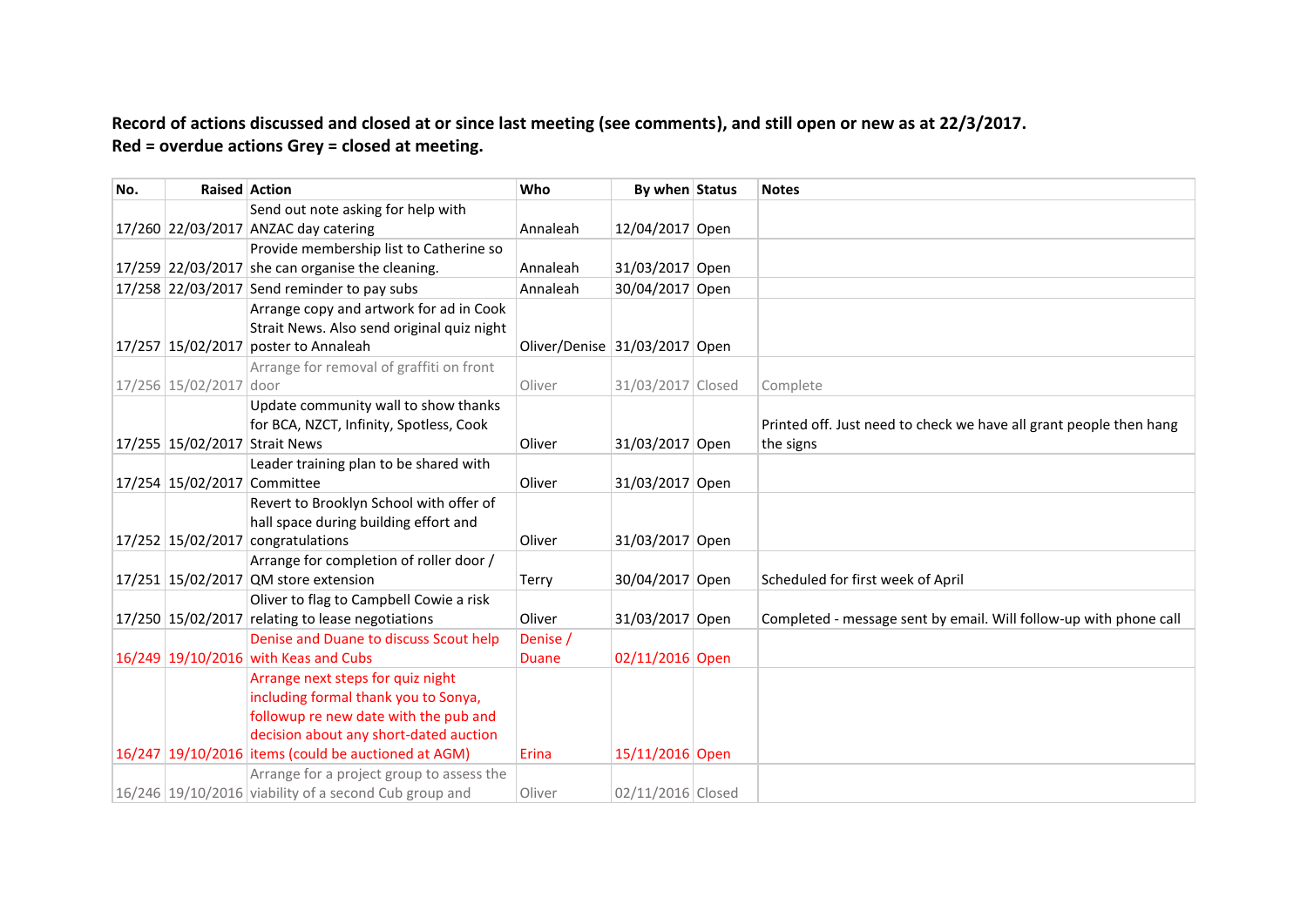|                            |                                                                            |               |                   |         | operated alarm until this is fixed. 22/3/17 Still chasing original |
|----------------------------|----------------------------------------------------------------------------|---------------|-------------------|---------|--------------------------------------------------------------------|
|                            |                                                                            |               |                   |         |                                                                    |
|                            |                                                                            |               |                   |         | this should be resolved soon. 19/10. Rex will install a battery    |
|                            |                                                                            |               |                   |         | meantime. 10/8 Terry advised he has a new quote underway and       |
|                            |                                                                            |               |                   |         | suggested we install battery operated smoke alarms in the          |
|                            |                                                                            |               |                   |         | number of times. Terry is also now following up. 11/5 Erina        |
|                            |                                                                            |               |                   |         | Deadline extended. Rex has followed up with the suppliers a        |
|                            | 15/210 29/11/2015 with the community emergency work                        | Annaleah      | 31/03/2017        | ongoing | Annaleah will report back on any actions                           |
|                            | Discuss with Jason how Scouts could help                                   |               |                   | Open /  |                                                                    |
|                            | 16/218 24/02/2016 been resolved                                            | Oliver        | 31/03/2016 Closed |         | assistance. 22/3/17 Replaced with A/P 17/250                       |
|                            | significant concerns that this has still not                               |               |                   |         | WCC in the enxt few weeks. Zone declined Michael's offer of        |
|                            | the common lease and pass on our                                           |               |                   |         | as three years. 10/8 Discussions are scheduled to take place with  |
|                            | Follow-up who at Zone is dealing with                                      |               |                   |         | Talked to Renaldo who was surprised it has been going on as long   |
| 16/226 11/05/2016 payments |                                                                            | Sonia         | 06/07/2016 Open   |         | Underway - Denise has requested list for reconciliation            |
|                            | Reconcile Zealandia attendees and                                          | Denise /      |                   |         |                                                                    |
|                            | 16/237 07/06/2016 provide recommendation to committee                      | Julia         | 10/09/2016 Open   |         |                                                                    |
|                            | Price up civil defence buckets and                                         |               |                   |         |                                                                    |
|                            | 16/239 07/06/2016 contribution                                             | Oliver        | 31/07/2016 Open   |         | Treasurer will be able to help with names of parents               |
|                            | Get parent names to put on thank you<br>wall and make a sign acknowledging |               |                   |         |                                                                    |
|                            | 16/241 10/08/2016 framework tool to David                                  | <b>Denise</b> | 31/08/2016 Open   |         |                                                                    |
|                            | Send a copy of the risk management                                         |               |                   |         |                                                                    |
|                            | 16/243 10/08/2016 tiles and insulation to the hall                         | John          | 30/11/2016 Open   |         | John measured up during the 22/3/17 meeting                        |
|                            | Investigate pricing to add acoustic ceiling                                |               |                   |         |                                                                    |
|                            | $16/245$ 19/10/2016 top up fundraising contribution                        | David         | 25/10/2016 Closed |         |                                                                    |
|                            | Committee's suggestion Venturer's could                                    |               |                   |         |                                                                    |
|                            | concerns from parents and the                                              |               |                   |         |                                                                    |
|                            | Talk to Possum about Venturer's about                                      |               |                   |         |                                                                    |
|                            | Committee meeting                                                          |               |                   |         |                                                                    |
|                            | provide a recommendation to the next                                       |               |                   |         |                                                                    |
|                            |                                                                            |               |                   |         |                                                                    |